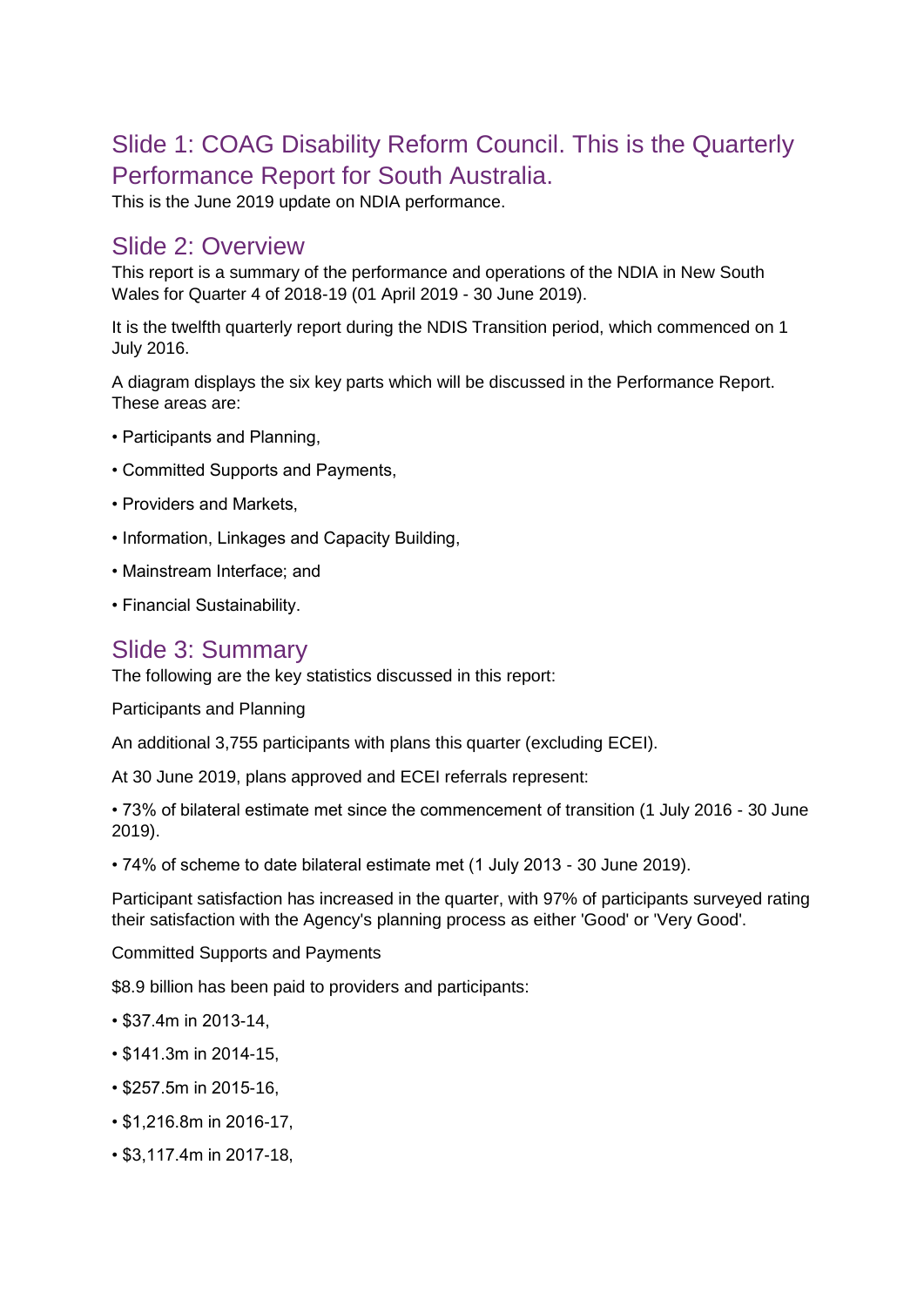• \$4,116.5m in 2018-19.

Overall,

- 74% of committed supports were utilised in 2013-14,
- 77% in 2014-15,
- 74% in 2015-16,
- 68% in 2016-17,
- 72% in 2017-18.

The 2018-19 experience is still emerging.

The lower proportion of utilisation in 2016-17 and 2017-18 reflects the increased amount of participants who received their first plans in these years. Participants tend to utilise less of their first plan, compared with their second and subsequent plans, as it takes time to familiarise with the NDIS and decide which supports to use.

#### Providers and Markets

There were 9,106 registered providers at 30 June 2019.

61% of registered providers were active at 30 June 2019.

44% of registered providers are individuals/sole traders.

25% of registered providers are receiving 85-95% of payments made by the NDIA.

Note: The new NDIS Quality and safeguards Commission (NQSC) has been established to regulate providers in NSW and SA from 1 July 2018.

Mainstream Interface

95% of active participants with a plan approved in 2018-19 Q4 access mainstream services.

### Slide 4: Part 1: Participants and Planning

The NDIS in New South Wales continues to grow with 3,755 additional participants with approved plans this quarter.

In total, over 104,000 participants have now been supported by the NDIS in New South Wales, with 36% receiving support for the first time.

## Slide 5: Summary

The NDIS is fully operational and available in all areas of New South Wales.

The following are the key statistics on Participants and Planning:

104,854 participants have now been supported by the NDIS in New South Wales, including children in the ECEI program.

3,755 initial plans approved in 2018-19 Q4, excluding children in the ECEI program (representing 4% growth since last quarter).

582 children are being supported in the ECEI program, with 45 additional referrals to the ECEI gateway confirmed in 2018-19 Q4.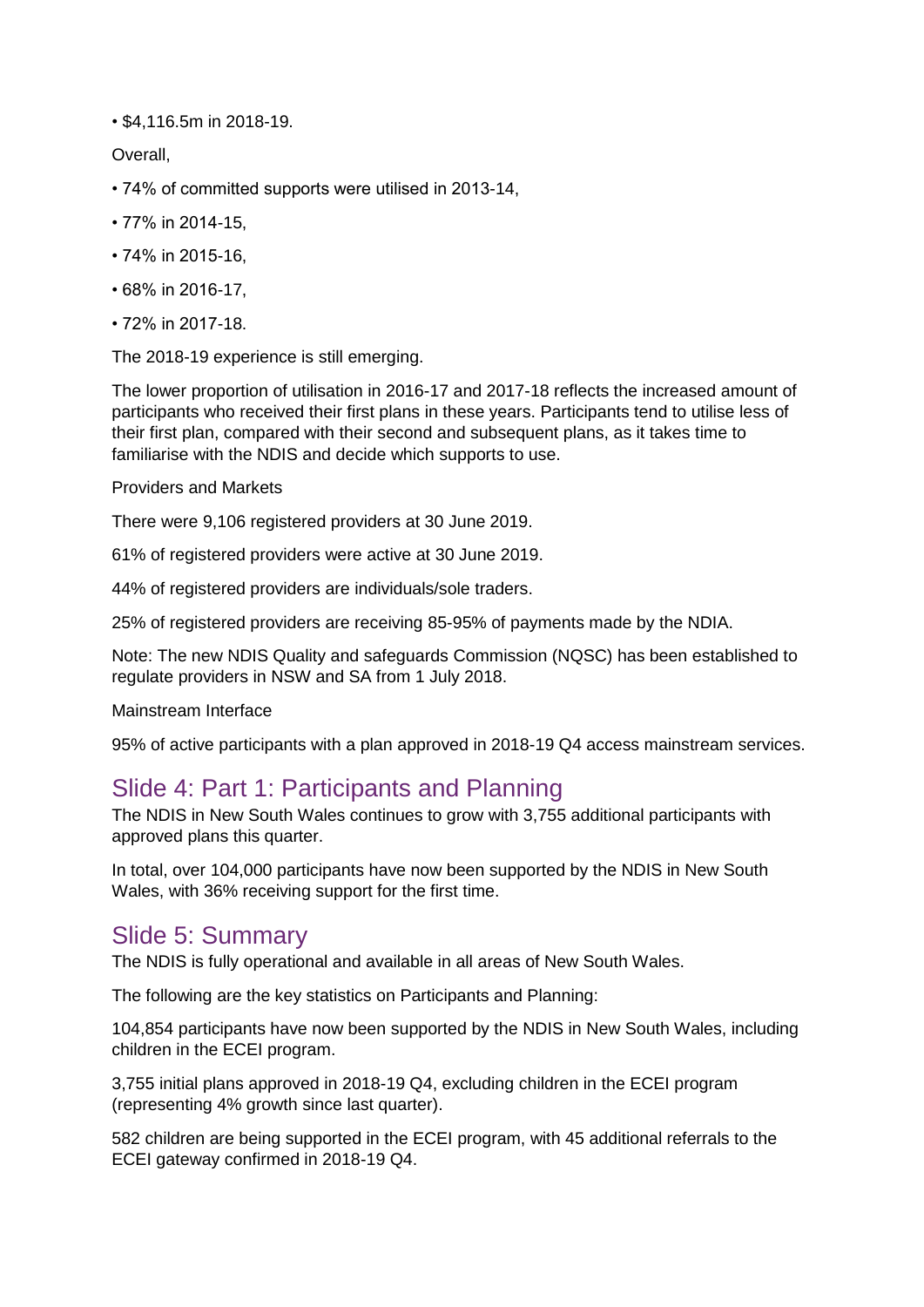37,408 people have received support for the first time.

73% of bilateral estimate met since the commencement of transition (1 July 2016 to 30 June 2019).

74% of scheme to date bilateral estimate met (1 July 2013 to 30 June 2019).

# Slide 6: Quarterly Intake

There are three charts. The first chart displays the number of participants with access met (Eligible) by Participant Entry point. The second chart displays the number of participants with approved plans by Participant Entry Point. The third chart displays the number of participants with approved plans by Participant Pathway Type.

2018-19 Q4

Of the 3,540 participants deemed 'eligible' this quarter, 86% were 'New' participants (i.e. had not transitioned from an existing State/Territory or Commonwealth program).

Of the 3,755 plan approvals this quarter, 79% were 'New' participants (i.e. had not transitioned from an existing State/Territory or Commonwealth program), 65% entered with a permanent disability and 649 were previously confirmed as ECEI at 2018-19 Q3.

The diagram displays the following key statistics on quarterly intake:

5,024 access decisions.

3,540 access met.

3,755 plan approvals (excluding ECEI).

45 ECEI.

# Slide 7: Quarterly Intake Detail

A chart displays the change in plan approvals between the current and previous quarter.

Plan approval numbers have increased from 100,517 at the end of 2018-19 Q3 to 104,272 by the end of 2018-19 Q4, an increase of 3,755 approvals.

At the end of the quarter, 582 children are being supported in the ECEI gateway. Of these, 537 were previously confirmed as ECEI at 31 March 2019 and an additional 45 children entered the gateway this quarter.

The number of confirmed ECEI referrals reduced since 31 March 2019 mainly due to children who were in the ECEI gateway having an initial plan approved during the quarter. Children have also moved out of the ECEI gateway since 31 March 2019 for other reasons including where the child has been referred to appropriate mainstream services.

Overall, 3,020 participants with approved plans have exited the Scheme, resulting in 101,834 active participants (including ECEI) as at 30 June 2019.

There were 27,594 plan reviews this quarter. This figure relates to all participants who have entered the scheme.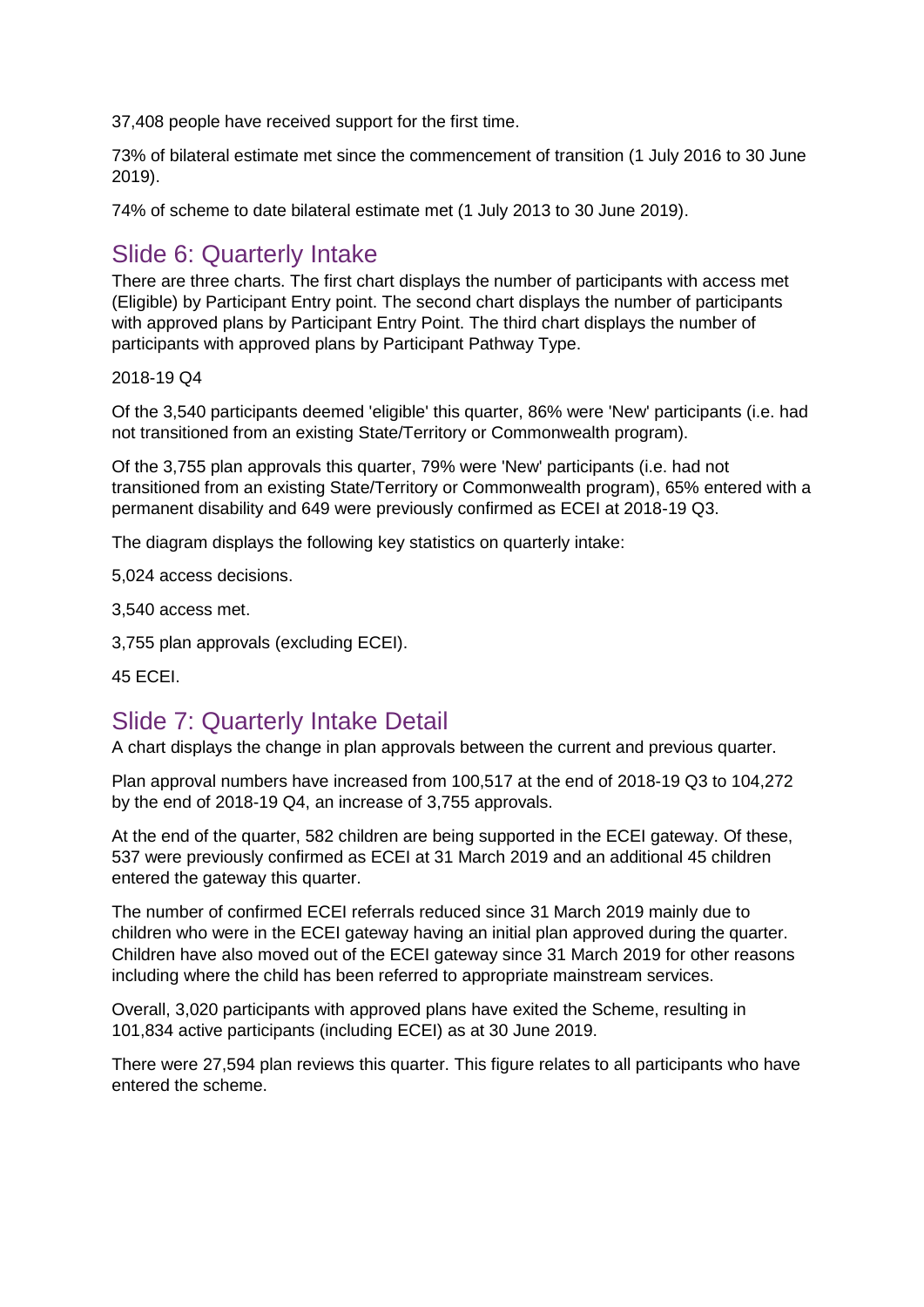# Slide 8: Cumulative Position

There are two charts. The first chart displays the comparison between the cumulative plan approvals and the bilateral estimate per quarter. The second chart displays the number of plan approvals by participant referral pathway.

At the end of 2018-19 Q4, the cumulative total number of participants that have received support was 104,854 (including 582 children supported through the ECEI gateway). Of these, 54,849 transitioned from an existing State/Territory program, 12,015 transitioned from an existing Commonwealth program and 37,408 participants have received support for the first time.

Overall, since 1 July 2013, there have been 130,063 people with access decisions.

Cumulative position reporting is inclusive of trial participants for the reported period and represents participants who have or have had an approved plan.

The following are the key statistics on the cumulative position:

73% of bilateral estimate met since the commencement of transition (1 July 2016 to 30 June 2019).

74% of scheme to date bilateral estimate met (1 July 2013 to 30 June 2019).

104,272 plan approvals to date; 104,854 including ECEI confirmed.

### Slide 9: Participant Profiles by Age Group

There are two charts. The first chart displays the number of participants with an approved plan by age group for the current quarter. The second chart displays the percentage of participants with an approved plan by the participant's age group. This chart compares the current quarter against all prior quarters.

41% of participants entering in this quarter are aged 0 to 6 years. This compares with 12% in prior quarters.

Note: The age eligibility requirements for the NDIS are based on the age as at the access request date. Participants with their initial plan approved aged 65+ have turned 65 since their access request was received.

### Slide 10: Participant Profiles by Disability Group

There are two charts. The first chart displays the number of participants with an approved plan by disability group for the current quarter. The second chart displays the percentage of participants with an approved plan by the participant's disability group. This chart compares the current quarter against all prior quarters.

Of the participants entering in this quarter, 11% had a primary disability of Developmental Delay compared with 4% in previous quarters. Further, 12% had a primary disability of Psychosocial Disability compared with 8% in previous quarters.

For the participants with a primary disability of Developmental Delay, the large increase was mainly driven by the increase in participants aged 0 to 6 years entering this quarter.

Note 1: Of the 428 active participants identified as having an intellectual disability, 40 (9%) have Down syndrome.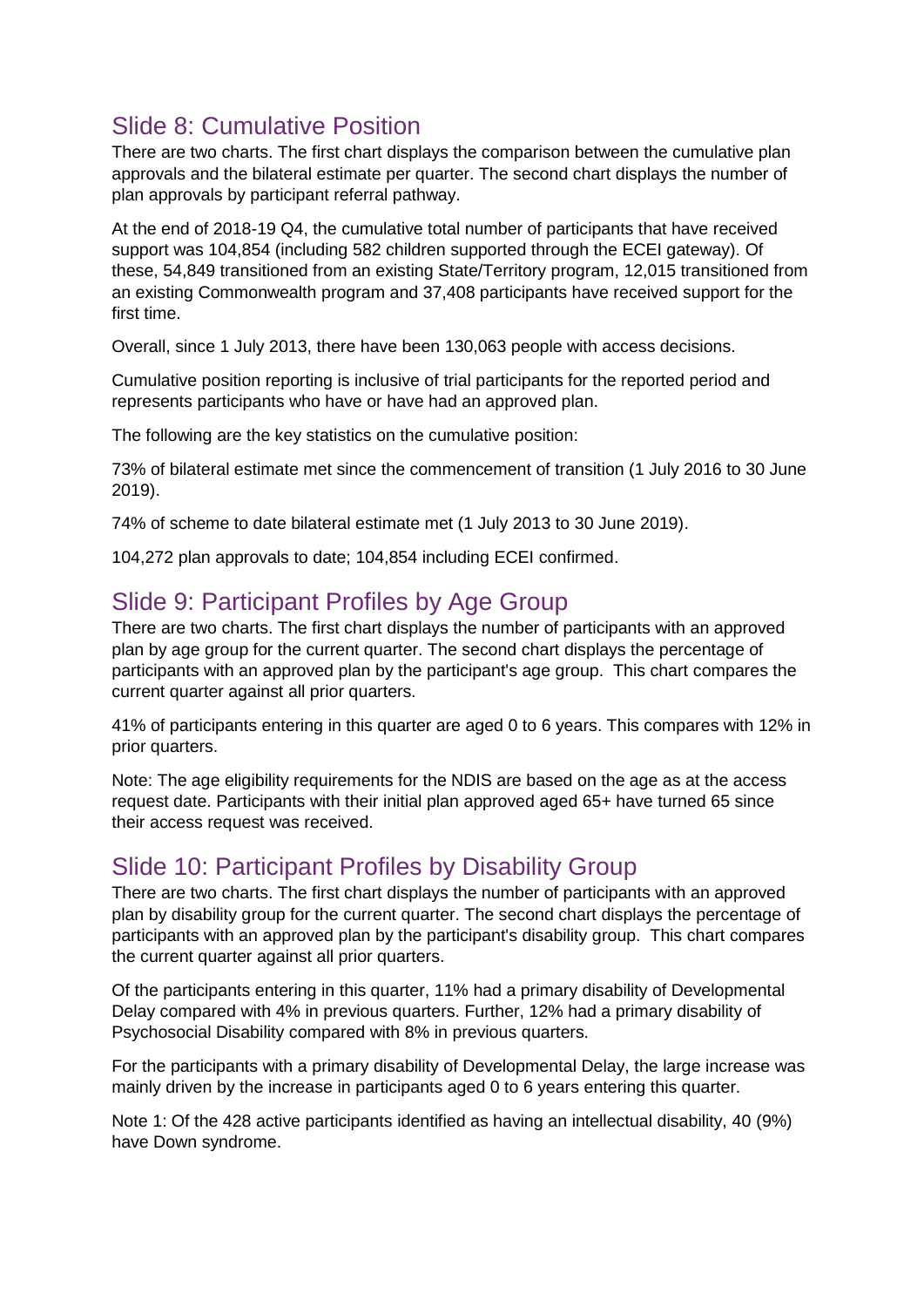Note 2: Since 2017-18 Q1 Developmental Delay and Global Developmental Delay have been reported separately to the Intellectual Disability group.

# Slide 11: Participant Profiles by Level of Function

A chart displays the percentage of participants with an approved plan by the participant's level of function. This chart compares the current quarter against all prior quarters.

For participants with a plan approval in the current quarter:

- 39% of active participants had a relatively high level of function.
- 41% of active participants had a relatively moderate level of function.
- 20% had a relatively low level of function.

These relativities are within the NDIS participant population, and not comparable to the general population.

## Slide 12: Participant Profiles by Gender

The figure on the right displays the amount and percentage of participants with an approved plan per the participant's gender group. This figure compares the current quarter against all prior quarters.

The majority of participants are males.

### Slide 13: Participant Profiles

There are three charts. The first chart displays the percentage of participants with an approved plan by the participant's Aboriginal & Torres-Strait Islander status. The second chart displays the percentage of participants with an approved plan by the participant's Young people in residential aged care status. The third chart displays the percentage of participants with an approved plan by the participant's Culturally and Linguistically Diverse status. All three charts compare the current quarter against all prior quarters.

Of the participants with a plan approved in 2018-19 Q4:

• 9.0% were Aboriginal or Torres Strait Islander, compared with 6.1% in previous periods combined.

• 1.5% were young people in residential aged care, compared with 2.1% in previous periods combined.

• 12.0% were culturally and linguistically diverse, compared with 9.4% in previous periods combined.

The following are the key statistics for the current quarter on Aboriginal & Torres-Strait Islander status.

336 Aboriginal and Torres Strait Islander.

3219 Not Aboriginal and Torres Strait Islander.

197 Not Stated.

The following are the key statistics for the current quarter on Young people in residential aged care status.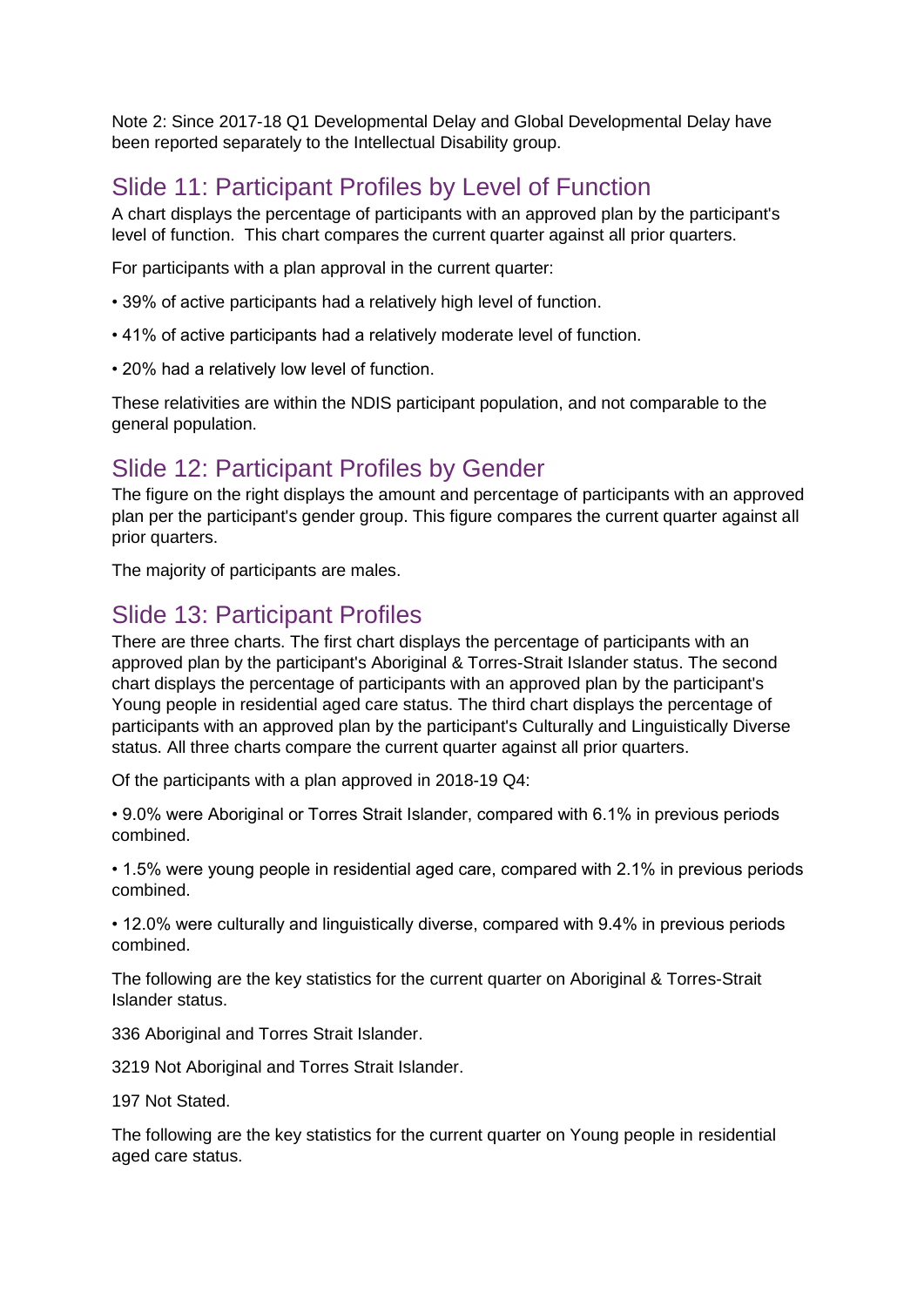56 Young people in residential aged care.

3,696 Not young people in residential aged care.

The following are the key statistics for the current quarter on Culturally and Linguistically Diverse status.

450 Culturally and linguistically diverse.

3,299 Not culturally and linguistically diverse.

3 Not stated.

### Slide 14: Plan Management Support Coordination

Two charts display the proportion of support coordination and plan management for participants. These charts compare the current quarter against all prior quarters.

The proportion of participants electing to fully or partly self-manage their plan was higher in 2018-19 Q4 at 28%, compared with 24% in previous quarters combined.

38% of participants who have had a plan approved in 2018-19 Q4 have support coordination in their plan, compared to 34% in previous quarters combined.

### Slide 15: Plan Activation

Two charts display the proportion of the duration to activate plans. These charts compare participants with initial plans approved in 2018-19 Q2, against those with initial plans approved in prior quarters (transition only).

Plan activation refers to the amount of time between a participant's initial plan being approved, and the date the participant first receives support. In-kind supports are included.

The percentage of participants who activated plans within 90 days of initial plan approval was:

• 81% of participants entering in 2018-19 Q2.

• 86% of participants entering in previous quarters combined.

Plan activation can only be approximated using data on payments. As there is a lag between when support is provided and payments made, these statistics are likely to be conservative. That is, it is likely that plan activation is faster than presented.

Note: Participants with initial plans approved after the end of 2018-19 Q2 have been excluded from the charts. They are relatively new and it is too early to examine their durations to activation.

### Slide 16: Participant Outcomes

A chart displays selected key baseline indicators for participants.

This information on participant outcomes has been collected from 99% of participants who received their initial plan since 1 July 2016 (when they entered the scheme).

• 62% of participants aged 0 to 14 are able to make friends outside of family/carers.

• 51% of participants aged 0 to before school are engaged in age appropriate community, cultural or religious activities, compared to 31% - 36% for other age groups.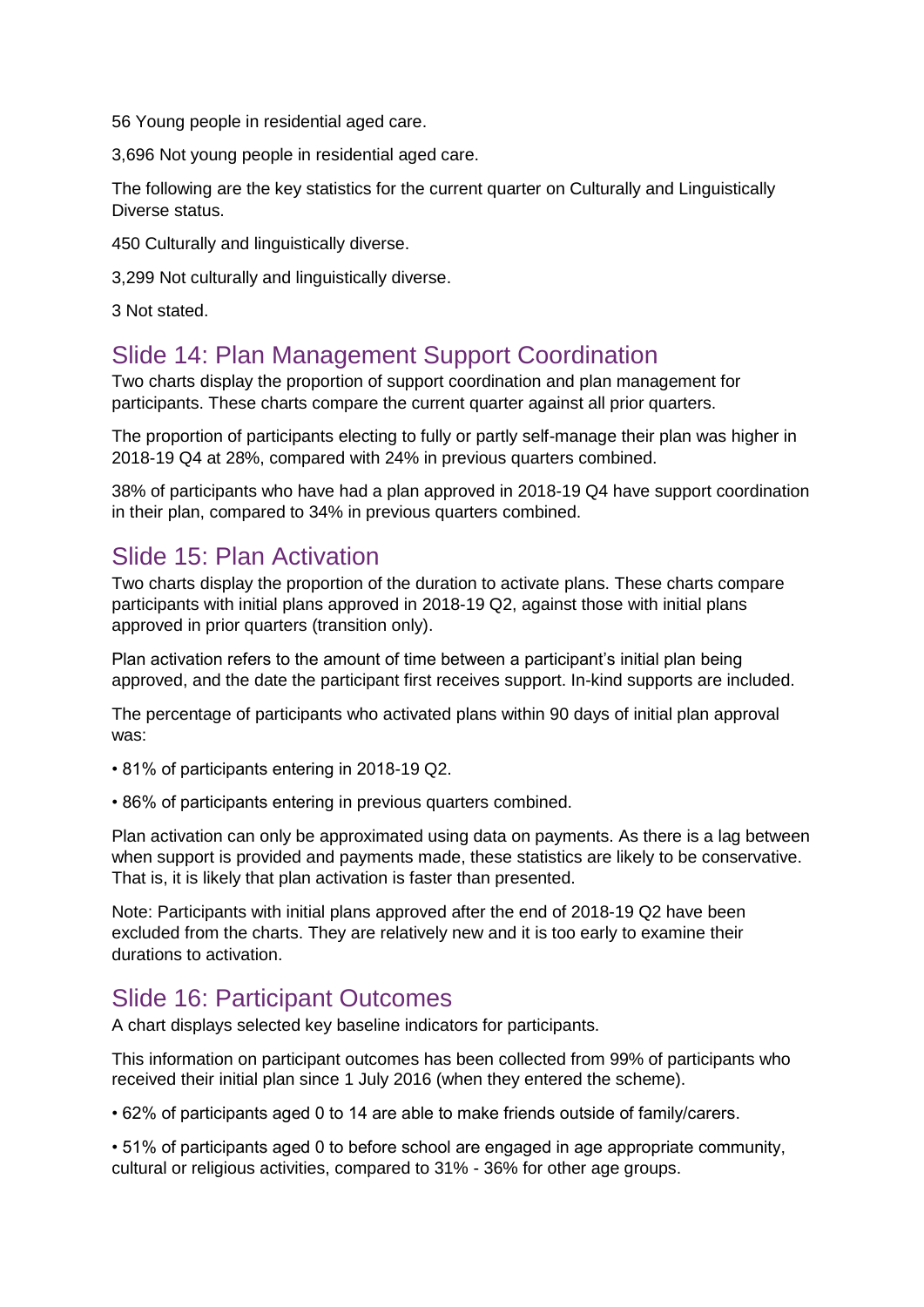• 57% of participants from school age to 14 attend school in a mainstream class, compared to 30% of participants aged 15 to 24.

• 26% of participants aged 25 and over have a paid job, compared to 17% of participants aged 15 to 24.

• 63% of participants aged 25 and over choose what they do every day, compared to 44% of participants aged 15 to 24.

### Slide 17: Family/Carers Outcomes

A chart displays selected key baseline indicators for family and carers of participants.

The percentage of participants' families/carers when they entered the Scheme (baseline indicators):

• working in a paid job was highest for participants aged 15 to 24 (51%).

• able to advocate for their child/family member was highest for participants aged 0 to 14 (78%).

• who have friends and family they can see as often as they like was similar across all ages  $(46%)$ .

• who feel in control selecting services was highest for participants aged 15 to 24 (37%).

• who support/plan for their family member through life stage transitions was highest for participants aged 0 to 14 (85%).

#### Slide 18: Has the NDIS helped? Participants

Charts display, from year 1 to year 2, the responses from participants to the question: 'Has the NDIS helped?' split into age categories and life domains.

This data reflects participants' perceptions on whether engagement with the NDIS has helped them.

The NDIA asked the question 'Has the NDIS helped?' to individuals who entered the Scheme between 1 July 2016 and 30 June 2017, after their first year participating in the Scheme and again at the end of their second year of the Scheme.

In general, participants' perceptions of whether the NDIS has helped improved from year one to year two, with the exception of the Work domain.

#### Slide 19: Has the NDIS helped? Family/Carers

Charts display, from year 1 to year 2, the percentage of family and carers who thought the NDIS has helped in various domains.

This data reflects families and carers' perceptions on whether engagement with the NDIS has helped them.

The NDIA asked the question 'Has the NDIS helped?' to families and carers of individuals who entered the Scheme between 1 July 2016 and 30 June 2017, after their first year participating in the Scheme and again at the end of their second year of the Scheme.

Overall, family and carers' perceptions of whether the NDIS has helped improved from year one to year two.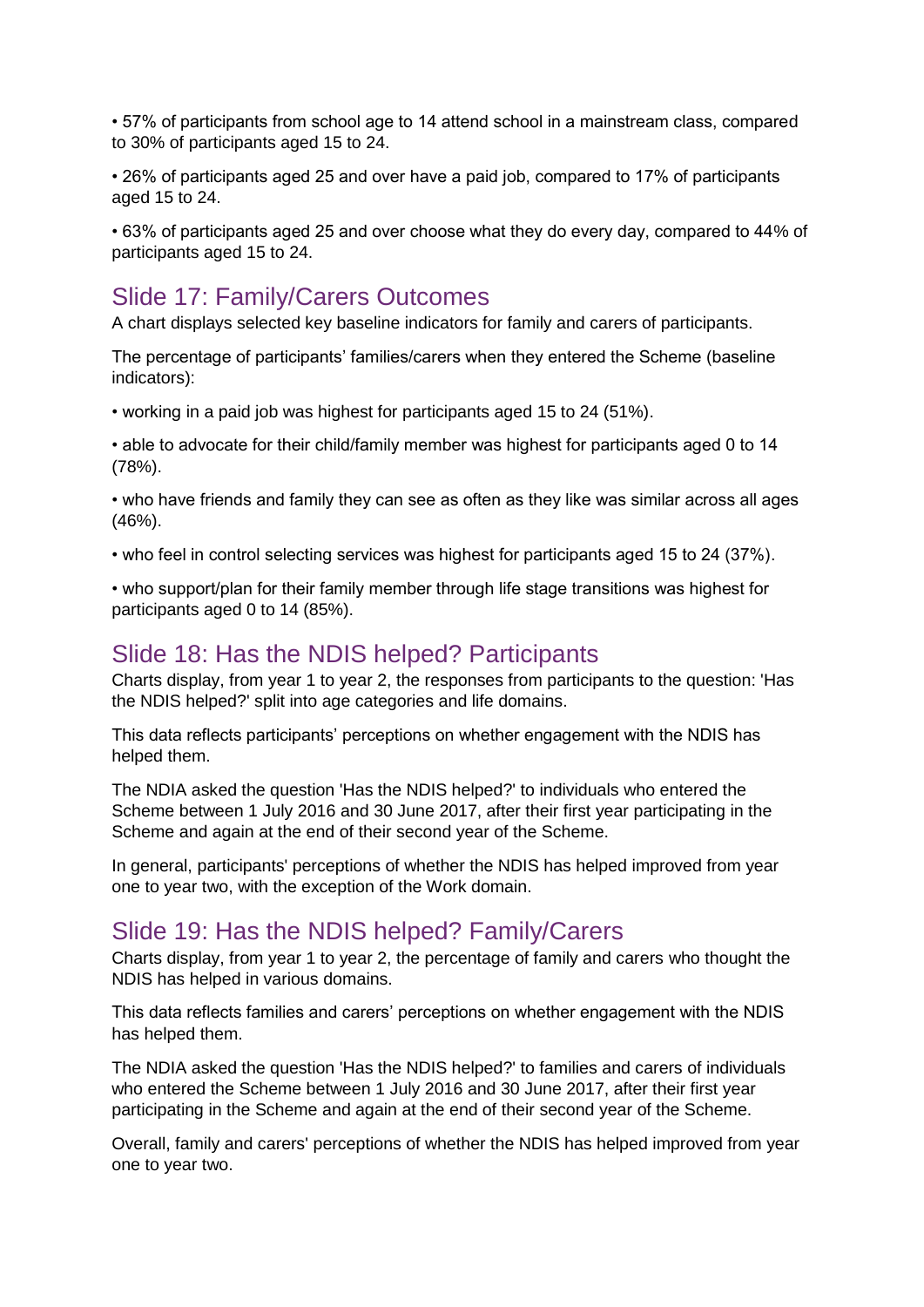# Slide 20: Participants in Work

A chart displays, from baseline to year 2, the percentage of participants in paid work by age group.

The NDIA is acutely aware of the benefits that employment brings to participants and tracks employment outcomes to see whether the NDIS has helped participants to find paid work.

Baseline measures on employment are collected as a participant enters the Scheme, after their first year and again at the end of their second year of the Scheme. This data relates to participants who entered the Scheme between 1 July 2016 and 30 June 2017.

The percentage of participants in paid work increased this quarter from 13% to 22% for those aged 15 to 24, but decreased from 28% baseline to 26% for those aged 25 and over. Overall, the percentage of participants in employment increased from 24% to 25%.

### Slide 21: Participants involved in community and social activities

A chart displays, from baseline to year 2, the percentage of participants engaged in social activities in their community.

The number of participants engaging in community and social activities is one of the key measures for ensuring quality experiences and outcomes for participants.

For participants who entered the Scheme between 1 July 2016 and 30 June 2017, levels of engagement in community and social activity are being tracked to see whether the NDIS has helped them to increase their participation.

Across all age groups, there was considerable increase in the percentage of participants engaged in community and social activities this quarter. The growth was most prevalent for the 15 to 24 age group, which saw an increase from 30% to 44%.

# Slide 22: Participant Satisfaction

A chart displays, by quarter, the proportion of participants describing satisfaction with the Agency's planning process as 'good' or 'very good'.

97% of participants rated their satisfaction with the Agency's planning process as either good or very good in the current quarter. This has increased since the last quarter.

Participant satisfaction under the existing survey method continues to be high, but has fluctuated at around or below the trial site level.

### Slide 23: Participant Satisfaction – New Survey Method

A chart displays, for prior quarters compared with the current quarter, the proportion of participants who agreed with statements about different stages of the NDIS participant pathway.

A new participant satisfaction survey has been developed to better record the experience of NDIS participants and their families and carers at different stages of the participant pathway.

It began roll-out on 1 September 2018 and will become the primary tool for analysing participant experience. The new survey is designed to gather data at the four primary stages of the participant pathway: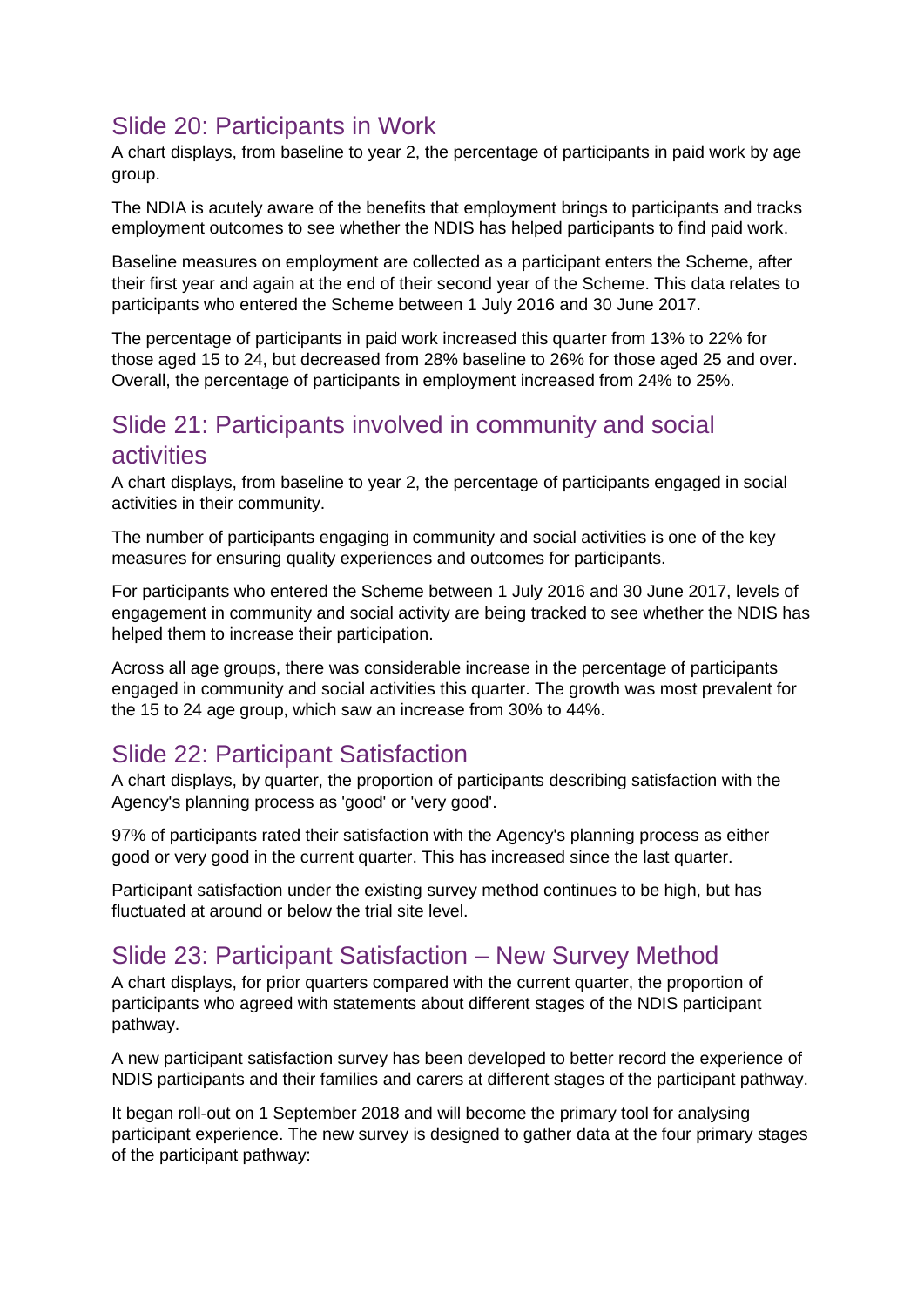- Access.
- Pre-planning.
- Planning.
- Plan Review.

Generally there have been improvements in participant satisfaction at the access stage of the pathway in this quarter. There is still work required to improve participant understanding of the NDIS process and what happens next for individuals at each stage of the process.

# Slide 24: Part 2: Committed Supports and Payments

Both committed and paid supports to participants are increasing in line with the growing scheme.

Of the \$12.7 billion that has been committed in participant plans, \$8.9 billion has been paid to date.

### Slide 25: Summary

This section presents information on the amount committed in plans and payments to service providers and participants.

Summary of payments for supports provided by financial year since the NDIS trial was launched in 2013-14:

2013-14: \$37.4m,

2014-15: \$141.3m,

2015-16: \$257.5m,

2016-17: \$1,216.8m,

2017-18: \$3,117.4m,

2018-19: \$4,116.5m.

Percentage of committed supports utilisation by financial year:

- 2013-14: 74%,
- 2014-15: 77%,
- 2015-16: 74%,
- 2016-17: 68%,

2017-18: 72%.

Utilisation of committed supports in 2018-19 is still emerging.

### Slide 26: Committed Supports and Payments

A table and a graph show the comparison between the total committed supports and paid support for each year since scheme inception.

This data shows the committed supports by the year they are expected to be provided, in comparison to the committed supports that have been paid.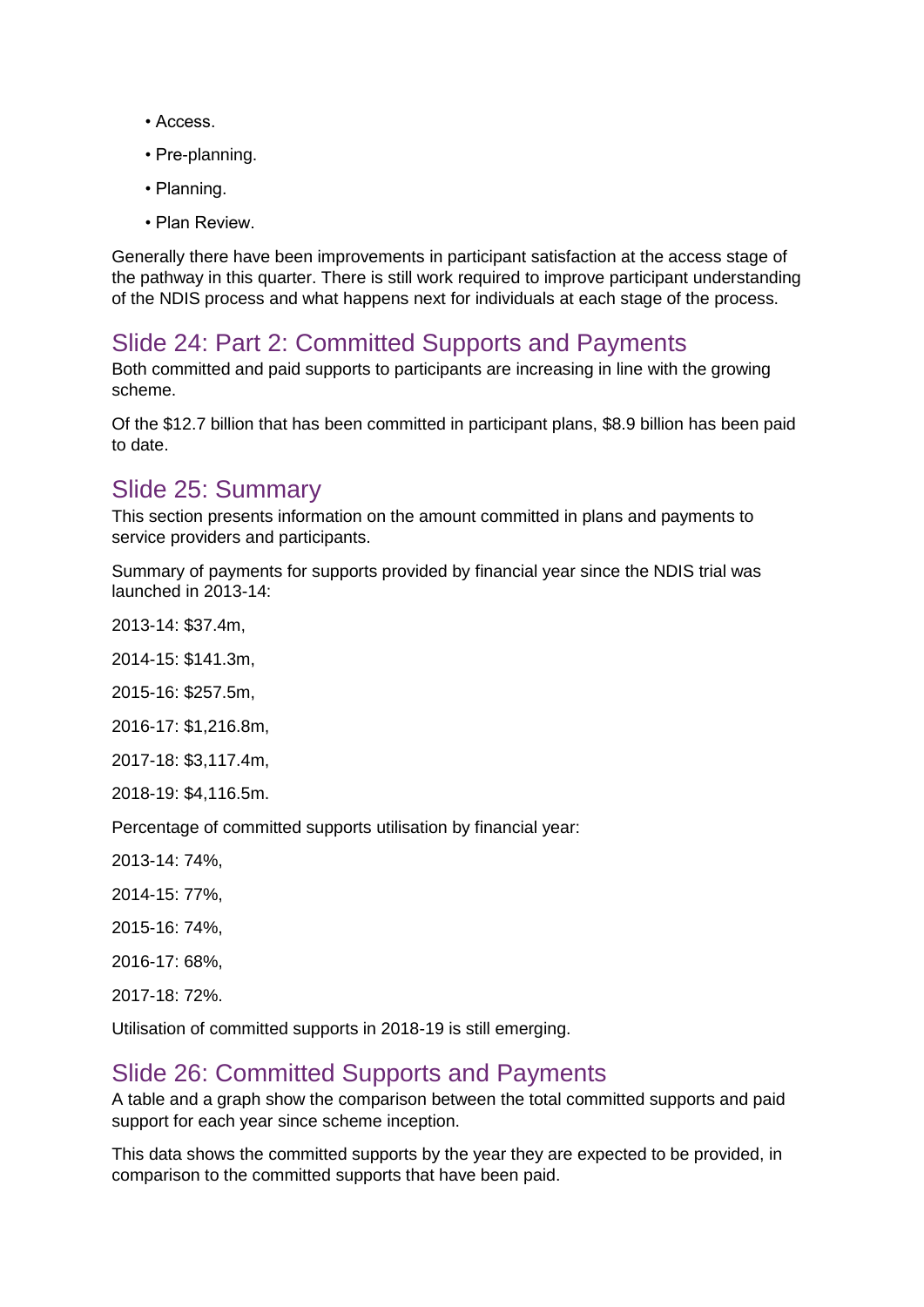Of the \$12.7 billion that has been committed in participant plans, \$8.9 billion has been paid to date.

Summary of committed supports paid in financial years since the NDIS trial launched:

2013-14: \$37.4m, 2014-15: \$141.3m, 2015-16: \$257.5m,

2016-17: \$1,216.8m,

2017-18: \$3,117.4m,

2018-19: \$4,116.5m.

# Slide 27: Committed Supports by Cost Band

Two charts (including and excluding SIL) show the comparison of the distribution of average annualised committed supports by cost band for the current and previous quarter.

This quarter, the change in the distribution of average annualised committed supports was driven by the indexation of plans to reflect 2019-20 price changes which was applied on 30 June 2019. This is the case whether Supported Independent Living (SIL) supports are included or excluded in the figures.

# Slide 28: Committed Supports by Age Band

A graph shows the comparison between the average annualised committed supports by age band for the current and previous quarter.

This quarter, supports have increased at each age group compared with prior quarters. This increase was driven by indexation of plans to reflect 2019-20 price changes which was applied on 30 June 2019.

Average annualised committed supports increase steeply between participants 0-6 through to age 34, stabilising to age 55 and reducing in participants of older years.

Note: The age eligibility requirements for the NDIS are based on the age as at the access request date. Participants with their initial plan approved aged 65+ have turned 65 since their access request was received.

## Slide 29: Committed Supports by Disability Group

A graph shows the comparison between the average annualised committed supports by primary disability group for the current and previous quarter.

The highest average annualised committed supports are for participants with Spinal Cord Injury, Acquired Brain Injury and Cerebral Palsy.

### Slide 30: Committed Supports by Level of Function

A graph shows the comparison between the average annualised committed supports by level of function for the current and previous quarter.

The average annualised committed supports generally increase among participants with higher needs.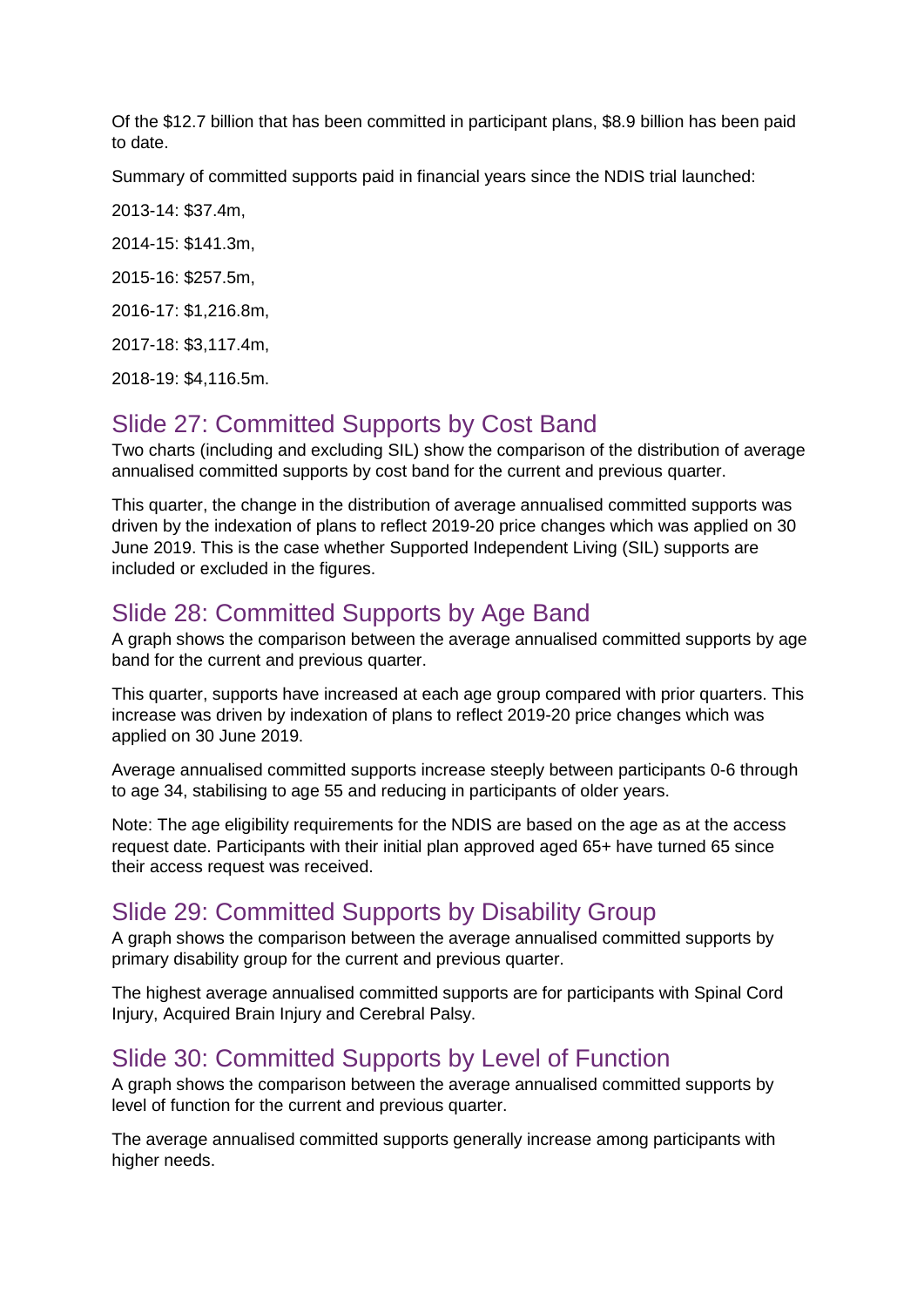Note: High, medium and low function is relative within the NDIS population and not comparable to the general population.

# Slide 31: Utilisation of Committed Supports

A graph shows the comparison between the utilisation of committed supports by the year that the support was expected to be provided.

This data demonstrates the utilisation of committed supports by the year they were expected to be provided as at 31 March 2019 and 30 June 2019.

As there is a lag between when support is provided and when it is paid, the utilisation in 2018-19 will increase.

Experience shows that participants utilise less of their first plan, compared with their second and subsequent plans, as it takes time to familiarise with the NDIS and decide which supports to use.

There were a large number of participants who received their first plan in 2016-17 and 2017- 18 which largely explains why utilisation rates are lower in these periods.

Experience for 2018-19 is still emerging.

### Slide 32: Part 3: Providers and Markets

The new NDIS Quality and Safeguards Commission (NQSC) commenced to regulate quality and safeguarding of NDIS supports and services. The NQSC has been active in New South Wales and South Australia from 1 July 2018, and will be in other jurisdictions starting from 1 July 2019.

The provider network grows in scale and diversity, increasing participants' access to high quality services.

There were a total of 9,106 providers at 30 June 2019, representing a 4% increase on last quarter. Of these 61% were active.

#### Slide 33: Summary

This section contains information on registered service providers and the market, with key provider and market indicators presented.

Provider registration

•To provide supports to NDIS participants, a service provider is required to register and be approved by the NDIA in States/Territories other than New South Wales and South Australia.

•Since 1 July 2018, providers in South Australia and New South Wales register with the NQSC by submitting a registration request, indicating the types of support they are accredited to provide.

How providers interact with participants

•NDIS participants have the flexibility to choose the providers who support them.

•Providers are paid for disability supports and services provided to the participants.

The following are the key statistics: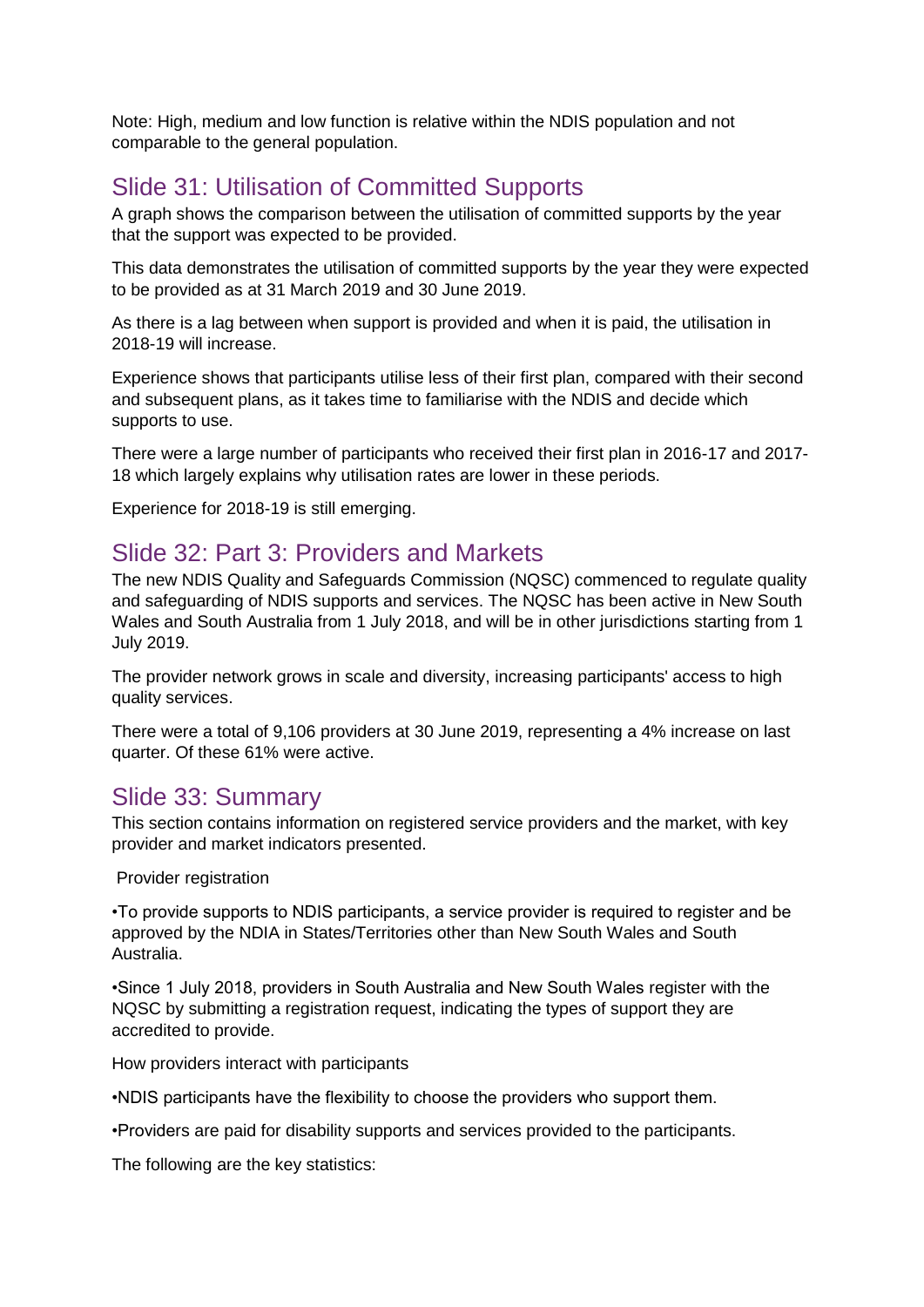9,106 approved providers, 61% of which were active in New South Wales at 30 June 2019.

85-95% of payments made by the NDIA are received by 25% of providers.

44% of service providers are individuals/sole traders.

Therapeutic supports has the highest number of approved service providers, followed by household tasks and assistance with travel/transport arrangements.

The new NDIS Quality and Safeguards Commission (NQSC) commenced to regulate quality and safeguarding of NDIS supports and services. The NQSC has been active in New South Wales and South Australia from 1 July 2018, and will be in other jurisdictions starting from 1 July 2019.

#### Slide 34: Providers over time

A chart displays the cumulative number of approved service providers since December 2016 by the type of provider, individual/sole trader or company/organisation.

As at 30 June 2019, there were 9,106 registered service providers, of which 4,015 were individual/sole trader operated businesses and 5,091 were companies or organisations.

44% of approved service providers are individuals/sole traders.

The number of approved service providers increased from 8,716 to 9,106 in the quarter.

1.64 average providers per participant.

The NQSC uses a 'National approach' to approve providers and thus, when a provider that has been approved in NSW or SA is verified by the NQSC, it automatically becomes an approved provider in both states.

#### Slide 35: Proportion of Active Providers

The figure displays the proportion of active and not yet active providers.

As at 30 June 2019, 61% of providers were active and 39% were inactive.

Of the total providers, 919 began delivering new supports in the quarter.

#### Slide 36: Approved Registration groups

A chart displays the approved providers by the changes in registration group and percentage over the quarter.

The number of approved providers has remained steady or increased slightly for most registration groups over June 2019.

The registration groups with the largest numbers of approved providers have increased slightly:

- Therapeutic Supports: from 4,167 to 4,312 (3% increase).
- Household Tasks: from 2,438 to 2,582 (6% increase).
- Assistance with travel/transport arrangements: from 1,729 to 1,832 (6% increase).
- Assistance products for personal care and safety: from 1,371 to 1,440 (5% increase).
- Early Intervention supports for early childhood: from 1,335 to 1,388 (4% increase).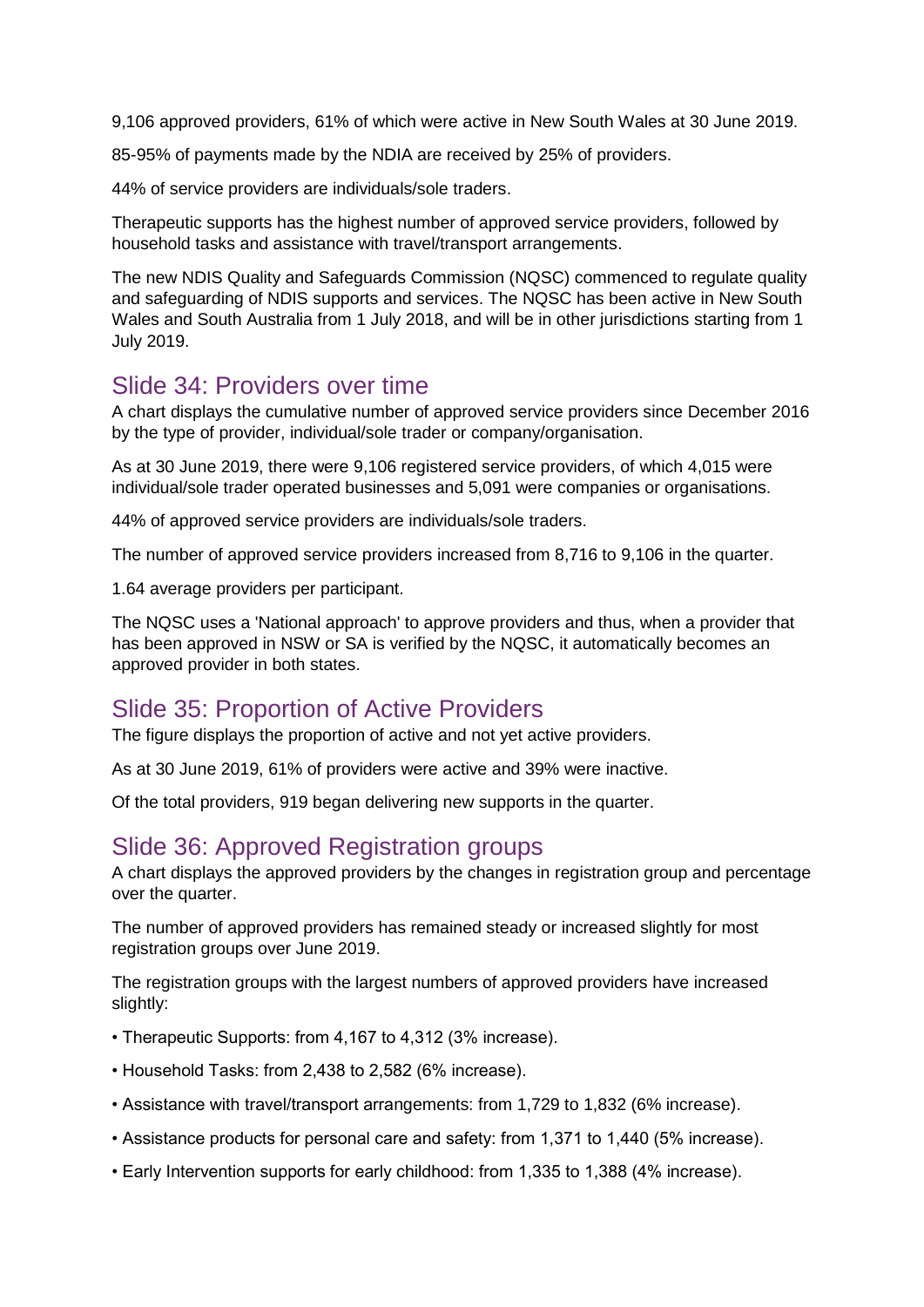# Slide 37: Active Registration groups

A chart displays the active providers by the changes in registration group and percentage over the quarter.

The number of active providers in each registration group has remained steady or increased slightly for most registration groups over the quarter.

The registration groups with the largest numbers of active providers have increased slightly:

- Therapeutic Supports: from 2,760 to 2,859 (4% increase).
- Household tasks: from 1,267 to 1,322 (4% increase).
- Participation in community, social and civic activities: from 745 to 792 (6% increase).
- Daily Personal Activities: from 657 to 693 (5% increase).
- Early Intervention supports for early childhood: from 653 to 681 (4% increase).

## Slide 38: Market share of top providers

An object displays the market share of the top 25% of providers by registration group.

25% of service providers received 85-95% of the dollars paid for major registration groups.

87% Daily personal activities.

91% Early intervention supports for early childhood.

85% Participation in community, social and civic activities.

89% Therapeutic supports.

92% Assistance with daily life tasks in a group or shared living arrangement.

### Slide 39: Part 4: Information, Linkages and Capacity Building

Information, Linkages and Capacity Building was covered in the national version of the COAG Quarterly Performance Report.

## Slide 40: Part 5: Mainstream Interface

The proportion of participants entering in the current quarter and accessing mainstream services is slightly higher compared to prior quarters.

### Slide 41: Mainstream Interface

An object displays the comparison of the percentage of participants accessing mainstream supports. The object compares the current quarter against all prior quarters (transition only).

Of the total number of active participants with a plan approved in 2018-19 Q4, 95% access mainstream services, an increase from prior quarters. Participants are accessing mainstream services predominantly for health and wellbeing, lifelong learning and daily activities.

The following are the key statistics:

93% of active participants with a plan approved in prior quarters (transition only) access mainstream supports, across the following domains: